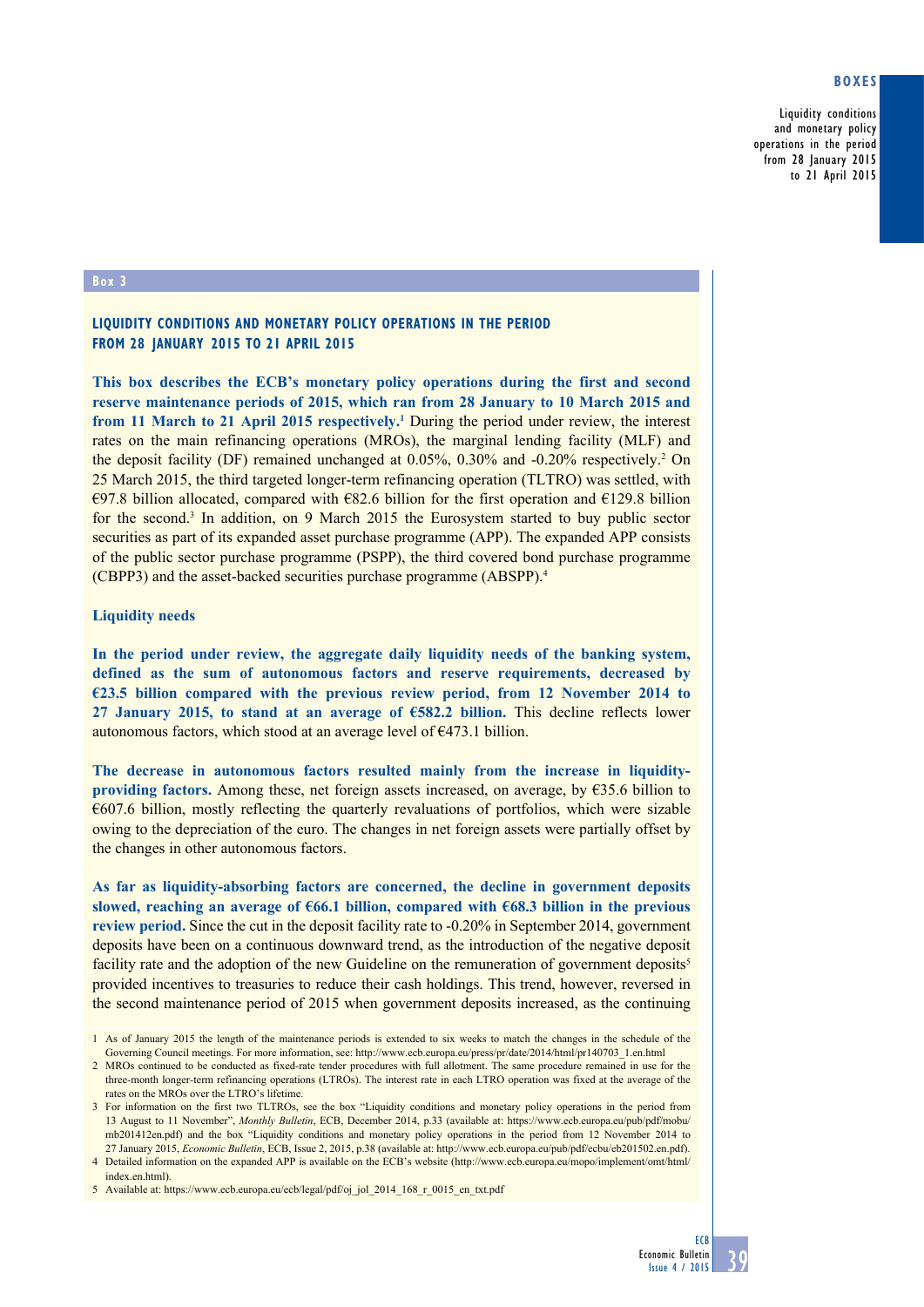decline in market rates reduced the available alternatives for treasuries to place their cash. Banknotes in circulation increased on average by  $\epsilon$ 14.5 billion following the usual higher demand for banknotes over the Easter period, but also as a result of some country-specific factors.

**The volatility of autonomous factors increased further during the period under review.** The higher volatility primarily resulted from the shift in net foreign assets in view of the quarterly revaluations of foreign currency assets, but also from changes in net assets denominated in euro as a result of more volatile foreign deposits at the Eurosystem. At the same time, the volatility in the demand for banknotes declined compared with the previous period under review, when the Christmas demand for banknotes triggered temporary volatility.

**The average absolute error in weekly forecasts of autonomous factors decreased in the period under review from €8.7 billion to €5.4 billion, mostly as a result of the decline in forecasting errors on government deposits.** However, it remained difficult to anticipate the investment activities of treasuries while short-term money market rates were turning increasingly negative along with the increase in excess liquidity.

#### **Liquidity provision**

**The average amount of liquidity provided through open market operations – tender operations and outright purchases – increased by €13.3 billion in the period under review,**  to reach  $\epsilon$ 771.9 billion. This increase was owing to the average increase in the outright portfolios (of  $\epsilon$  48.6 billion) outweighing the average decline in the take-up in tender operations (amounting to  $\epsilon$  35.3 billion).

**Liquidity provided through the tender operations decreased to an average of €511.2 billion, compared with €546.5 billion in the previous review period.** This decline was mainly as a result of the early repayment and eventual maturity of the two three-year LTROs during the first maintenance period, which resulted in a  $E182.0$  billion liquidity drain. Nevertheless, a fraction of this amount was offset by the regular liquidity-providing operations, the MRO and the three-month LTROs. More notably, the March TLTRO injected €97.8 billion into the banking system.

**In addition, the liquidity provided through outright portfolios increased on average by**  $648.6$  **billion on the back of the implementation of the expanded APP. The increase in** the average liquidity provision from the underlying PSPP, CBPP3 and ABSPP ( $E22.0$  billion, €30.4 billion and €2.7 billion respectively) more than offset the decline owing to the maturity of some bonds in the Securities Markets Programme portfolio and in the previous two covered bond purchase programmes.

### **Excess liquidity**

**Excess liquidity rose by €28.7 billion to an average of €181.6 billion over the period under review, with significant differences between the two maintenance periods.** In the first maintenance period, excess liquidity decreased to a level of, on average, €159.8 billion, mainly owing to the maturity of the two three-year LTROs. In this maintenance period, excess liquidity fluctuated in the range of  $\epsilon$ 139.2 billion to  $\epsilon$ 198.4 billion. By contrast, in the second maintenance period, excess liquidity increased considerably to an average of €209.4 billion, mainly reflecting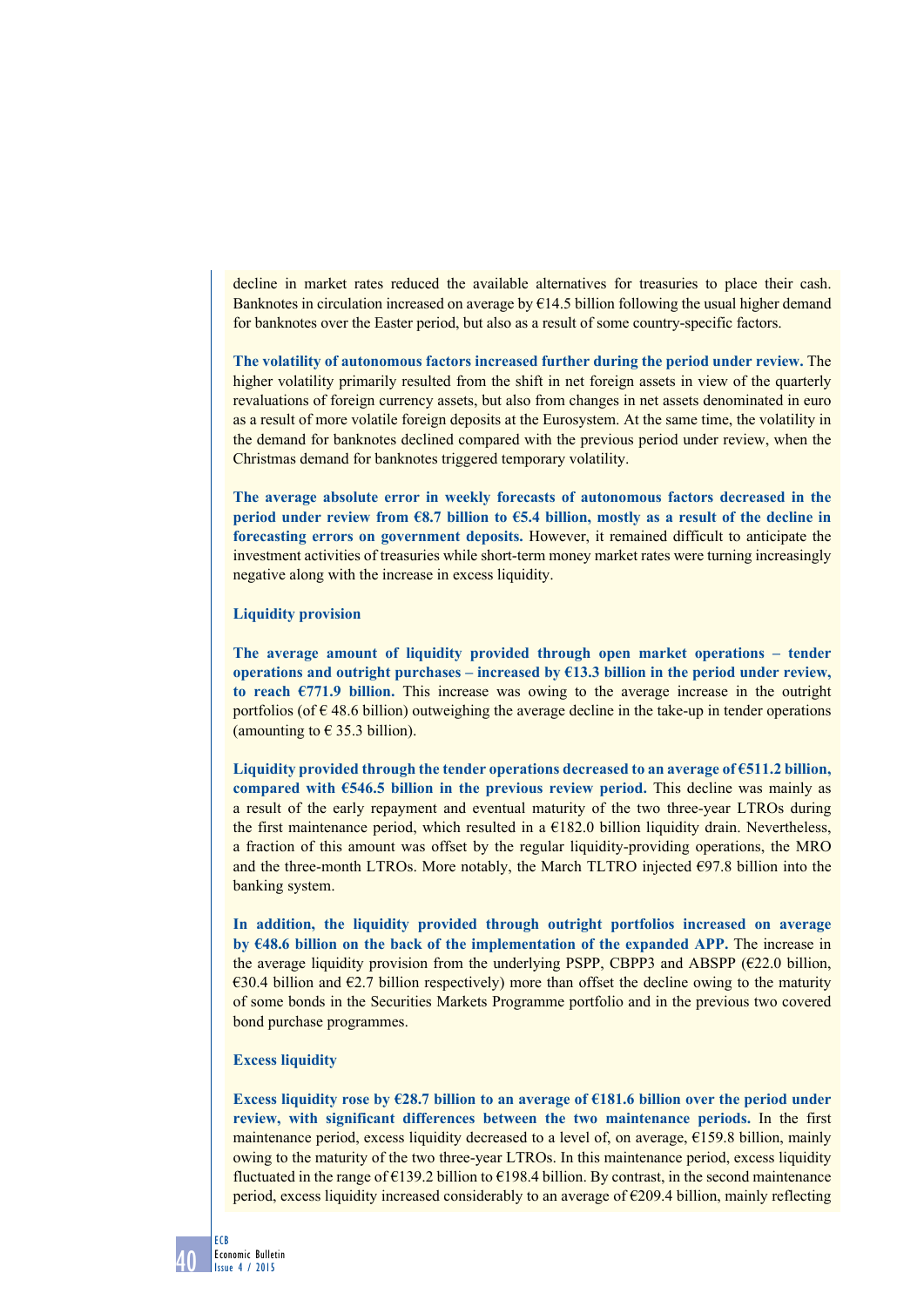# **Boxes**

Liquidity conditions and monetary policy operations in the period from 28 January 2015 to 21 April 2015

the settlement of the third TLTRO and the bond purchases within the expanded APP. During the second maintenance period, excess liquidity moved from the minimum of €150.6 billion to as high as €273.2 billion.

# **EurosystEm – liquidity situation**

|                                                               | 28. Jan. to |                       | <b>12. Nov. to</b> | <b>Second maintenance</b> |            | <b>First maintenance</b> |            |
|---------------------------------------------------------------|-------------|-----------------------|--------------------|---------------------------|------------|--------------------------|------------|
|                                                               | 21. Apr.    |                       | 27. Jan.           | period                    |            | period                   |            |
| Liabilities - liquidity needs (averages, EUR billions)        |             |                       |                    |                           |            |                          |            |
| Autonomous liquidity factors                                  | 1,601.6     | $(+4.5)$              | 1,597.1            | 1,627.1                   | $(+51.1)$  | 1,576.0                  | $(-27.6)$  |
| Banknotes in circulation                                      | 1,010.7     | $(+14.5)$             | 996.2              | 1,015.9                   | $(+10.6)$  | 1,005.4                  | $(-0.2)$   |
| Government deposits                                           | 66.1        | $(-2.1)$              | 68.3               | 70.2                      | $(+8.0)$   | 62.1                     | $(-4.2)$   |
| Other autonomous factors                                      | 524.8       | $(-7.9)$              | 532.6              | 541.0                     | $(+32.5)$  | 508.5                    | $(-23.2)$  |
| Monetary policy instruments                                   |             |                       |                    |                           |            |                          |            |
| <b>Current accounts</b>                                       | 243.6       | $(+25.8)$             | 217.8              | 261.8                     | $(+36.5)$  | 225.3                    | $(-10.9)$  |
| Minimum reserve requirements                                  | 109.1       | $(+0.9)$              | 106.3              | 110.6                     | $(+3.0)$   | 107.5                    | $(+1.3)$   |
| Deposit facility                                              | 55.5        | $(+13.6)$             | 41.9               | 68.6                      | $(+26.2)$  | 42.4                     | $(-7.9)$   |
| Liquidity-absorbing fine-tuning operations                    | 0.0         | $(+0.0)$              | 0.0                | 0.0                       | $(+0.0)$   | 0.0                      | $(+0.0)$   |
| <b>Assets - liquidity supply (averages, EUR billions)</b>     |             |                       |                    |                           |            |                          |            |
| Autonomous liquidity factors                                  | 1,128.7     | $(+30.7)$             | 1,098.0            | 1,162.2                   | $(+66.9)$  | 1,095.3                  | $(-3.4)$   |
| Net foreign assets                                            | 607.6       | $(+35.6)$             | 572.0              | 625.9                     | $(+36.7)$  | 589.2                    | $(+12.8)$  |
| Net assets denominated in euro                                | 521.1       | $(-4.8)$              | 526.0              | 536.3                     | $(+30.2)$  | 506.0                    | $(-16.1)$  |
| Monetary policy instruments                                   |             |                       |                    |                           |            |                          |            |
| Open market operations                                        | 771.9       | $(+13.3)$             | 758.6              | 795.6                     | $(+47.3)$  | 748.3                    | $(-43.0)$  |
| Tender operations provided                                    | 511.2       | $(-35.3)$             | 546.5              | 505.0                     | $(-12.6)$  | 517.5                    | $(-55.9)$  |
| <b>MROs</b>                                                   | 130.7       | $(+17.4)$             | 113.3              | 118.9                     | $(-23.7)$  | 142.6                    | $(+23.6)$  |
| Special-term refinancing operations                           | 0.0         | $(+0.0)$              | 0.0                | 0.0                       | $(+0.0)$   | 0.0                      | $(+0.0)$   |
| Three-month LTROs                                             | 96.9        | $(+53.5)$             | 43.4               | 108.4                     | $(+23.1)$  | 85.3                     | $(+36.3)$  |
| Three-year LTROs                                              | 38.6        | $(-197.8)$            | 236.4              | 0.0                       | $(-77.2)$  | 77.2                     | $(-134.3)$ |
| <b>Targeted LTROs</b>                                         | 245.1       | $(+91.6)$             | 153.4              | 277.7                     | $(+65.2)$  | 212.4                    | $(+18.5)$  |
| Outright portfolios                                           | 260.7       | $(+48.6)$             | 212.1              | 290.6                     | $(+59.8)$  | 230.8                    | $(+12.9)$  |
| First covered bond purchase programme                         | 26.5        | $(-2.6)$              | 29.0               | 26.0                      | $(-1.0)$   | 27.0                     | $(-1.8)$   |
| Second covered bond purchase                                  |             |                       |                    |                           |            |                          |            |
| programme                                                     | 11.9        | $(-0.9)$              | 12.8               | 11.5                      | $(-0.8)$   | 12.3                     | $(-0.5)$   |
| Third covered bond purchase                                   |             |                       |                    |                           |            |                          |            |
| programme                                                     | 55.4        | $(+30.4)$             | 25.0               | 63.6                      | $(+16.3)$  | 47.2                     | $(+16.7)$  |
| <b>Securities Markets Programme</b>                           | 141.1       | $(-3.0)$              | 144.1              | 140.8                     | $(-0.5)$   | 141.3                    | $(-2.8)$   |
| Asset-backed securities purchase                              |             |                       |                    |                           |            |                          |            |
| programme                                                     | 3.8         | $(+2.7)$              | 1.2<br>0.0         | 4.7                       | $(+1.7)$   | 3.0                      | $(+1.3)$   |
| Public sector purchase programme<br>Marginal lending facility | 22.0<br>0.3 | $(+22.0)$<br>$(-0.1)$ | 0.4                | 44.0<br>0.2               | $(+44.0)$  | 0.0<br>0.4               | $(+0.0)$   |
|                                                               |             |                       |                    |                           | $(-0.2)$   |                          | $(-0.1)$   |
| Other liquidity-based information (averages, EUR billions)    |             |                       |                    |                           |            |                          |            |
| Aggregate liquidity needs                                     | 582.2       | $(-23.5)$             | 605.7              | 575.8                     | $(-12.8)$  | 588.6                    | $(-23.0)$  |
| Autonomous factors                                            | 473.1       | $(-26.3)$             | 499.4              | 465.2                     | $(-15.7)$  | 481.0                    | $(-24.3)$  |
| <b>Excess liquidity</b>                                       | 181.6       | $(+28.7)$             | 153.0              | 209.4                     | $(+49.7)$  | 159.8                    | $(-20.0)$  |
| <b>Interest rate developments (percentages)</b>               |             |                       |                    |                           |            |                          |            |
| <b>MROs</b>                                                   | 0.05        | $(+0.00)$             | 0.05               | 0.05                      | $(+0.00)$  | 0.05                     | $(+0.00)$  |
| Marginal lending facility                                     | 0.30        | $(+0.00)$             | 0.30               | 0.30                      | $(+0.00)$  | 0.30                     | $(+0.00)$  |
| Deposit facility                                              | $-0.20$     | $(+0.00)$             | $-0.20$            | $-0.20$                   | $(+0.00)$  | $-0.20$                  | $(+0.00)$  |
| <b>EONIA</b> average                                          | $-0.045$    | $(-0.014)$            | $-0.031$           | $-0.061$                  | $(-0.033)$ | $-0.029$                 | $(+0.019)$ |

Source: ECB<br>Note: Since all figures in the table are rounded, in some cases the figure indicated as the change relative to the previous period does not<br>Note: Since all figures in the tounded figures provided for these peri